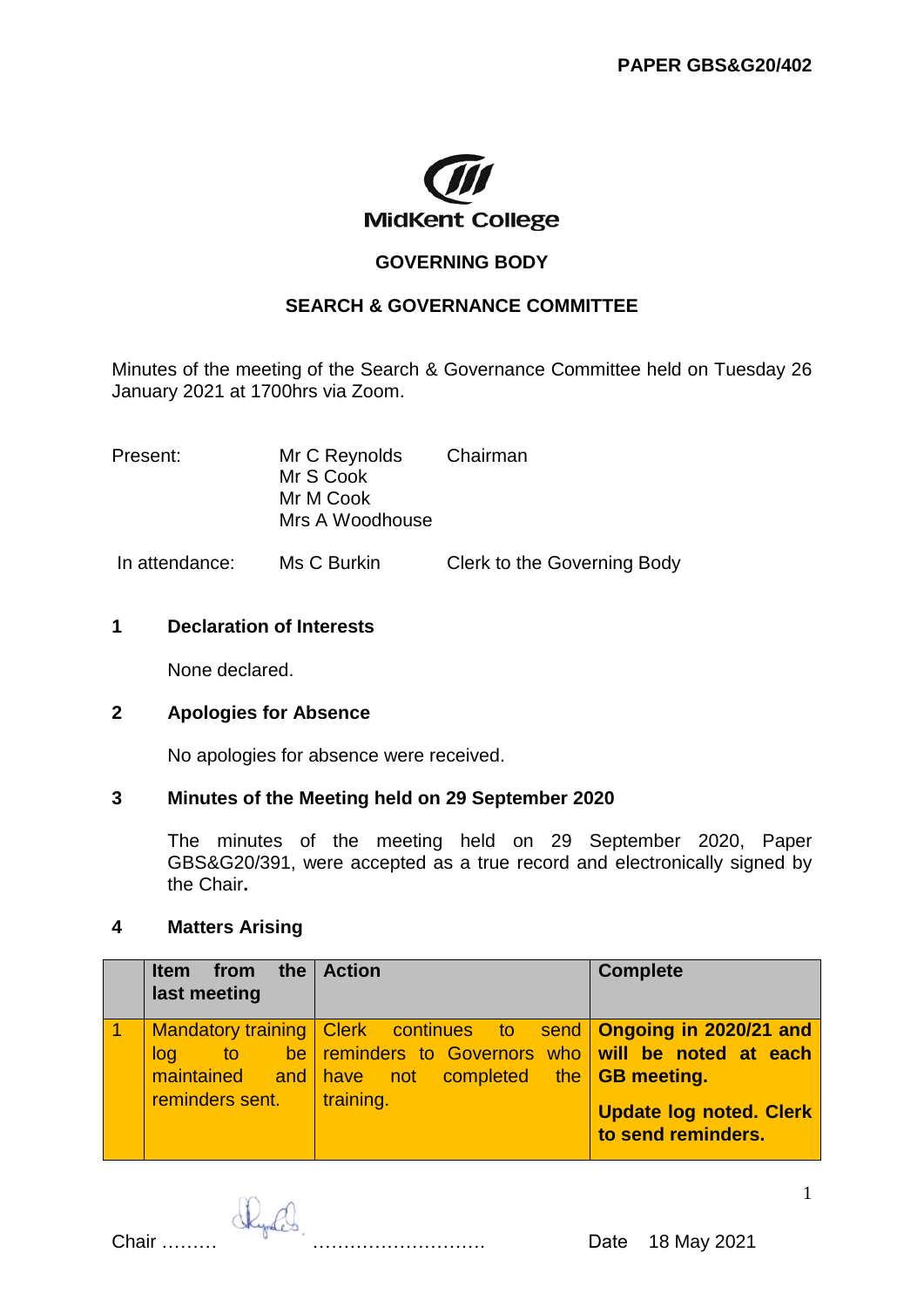| $\overline{2}$ | <b>Charities</b><br>Commission<br>permission<br>to<br>remunerate<br>the<br>Chairman. | The Chairman has written to<br>CC for permission and<br>is.<br>expecting a reply in May.                                                                                                                                                                    | Complete - permission<br>was not granted and it<br>was agreed this would<br>be<br>not<br>pursued.<br><b>Confirmation has been</b><br>received<br>from<br>the<br><b>Charities Commission.</b> |
|----------------|--------------------------------------------------------------------------------------|-------------------------------------------------------------------------------------------------------------------------------------------------------------------------------------------------------------------------------------------------------------|----------------------------------------------------------------------------------------------------------------------------------------------------------------------------------------------|
| 3              | <b>Vacancies</b><br>Chairmanship                                                     | Exec Search company to be<br>deployed                                                                                                                                                                                                                       | <b>Complete</b>                                                                                                                                                                              |
| $\overline{4}$ | <b>Specialist</b><br><b>Governors</b><br><b>Finance</b>                              | Governor<br>recruitment<br>continues<br>this<br>area.<br><i>in</i><br>A<br>Specialist organisation could<br>be considered if required.                                                                                                                      | <b>Complete</b>                                                                                                                                                                              |
| 5              | <b>Governance Audit:</b><br>Re-appointment<br>form                                   | <b>Review</b><br>include<br>formal<br>to<br>approval by the GB and S&G<br>justification as recommended<br>by Internal Auditors.                                                                                                                             | <b>Complete</b>                                                                                                                                                                              |
| 6              | Committee<br>membership                                                              | <b>Chairs</b><br>consider<br>to<br>new<br><b>Governors for Committees.</b>                                                                                                                                                                                  | <b>Complete</b>                                                                                                                                                                              |
| $\overline{7}$ | Recruitment                                                                          | continues<br><b>This</b><br>and<br>two<br>applicants<br>being<br>are<br>interviewed.                                                                                                                                                                        | <b>Complete</b>                                                                                                                                                                              |
| 8              | <b>Executive Search</b><br>Company - Chair                                           | Peridot Partner - It was agreed<br>they should also speak to each<br>the<br>Committee<br>οf<br>Chairs,<br><b>MKCTS</b> Chairman and Exec<br><b>Members</b><br>fuller<br>to<br>get a<br>understanding of the whole<br>Group.                                 | <b>Complete</b>                                                                                                                                                                              |
| 9              | <b>Student Governor</b><br>Update                                                    | <b>Members</b><br>this<br>agreed<br>that<br>should<br>stipend<br>be<br>recommended to GB in line<br>with previous practice.<br>Members asked that evidence<br>is gained from the Mentor and<br>Committee<br>QTL<br>Chairman<br>regarding his contributions. | <b>Complete</b>                                                                                                                                                                              |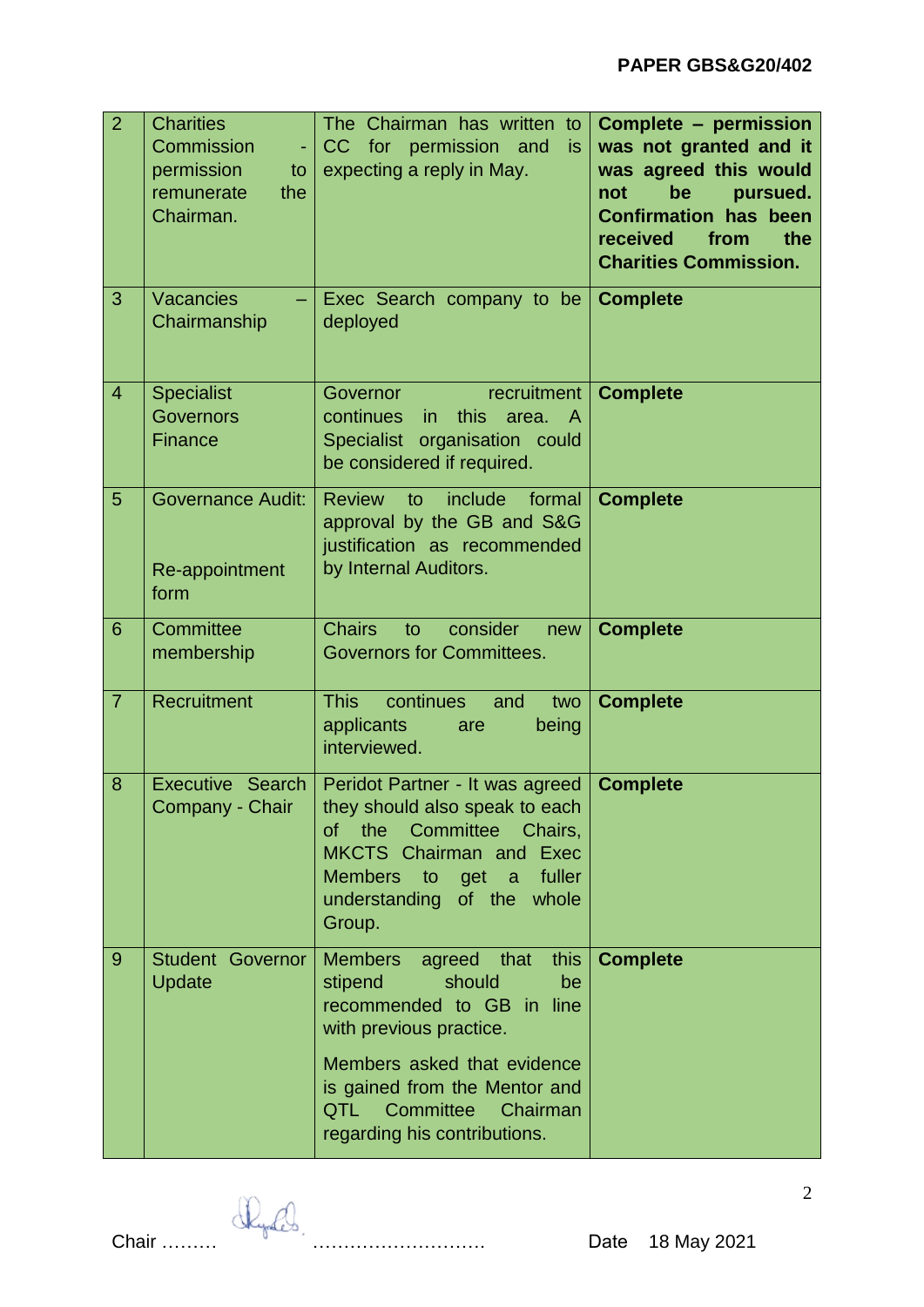| 10 | Phase<br>3<br>Recruitment                                              | The panel agreed they would<br>recommend to the Governing<br>Body that N Swain is co-opted<br>onto the F&GP Committee                                                               | <b>Complete</b>                                      |
|----|------------------------------------------------------------------------|-------------------------------------------------------------------------------------------------------------------------------------------------------------------------------------|------------------------------------------------------|
|    |                                                                        | Peridot Partners will be asked<br>to search for two qualified<br>finance Governors.                                                                                                 |                                                      |
| 11 | Committee<br>Membership                                                | R&A Committee - Babs Jossi<br>and James Williams                                                                                                                                    | <b>Complete</b>                                      |
|    |                                                                        | QTL Committee - Marie<br>Woolston                                                                                                                                                   |                                                      |
|    |                                                                        | S&G Committee - Angela<br>Woodhouse                                                                                                                                                 |                                                      |
|    |                                                                        | S&G Chairman - Andy Start<br>from December 2020 (now<br>superseded)                                                                                                                 |                                                      |
|    |                                                                        | F&GP Committee - Nikki<br>Swain (Co-opted)                                                                                                                                          |                                                      |
|    |                                                                        | Remuneration Committee<br><b>F&amp;GP Chairman (C Reeves)</b>                                                                                                                       |                                                      |
| 12 | <b>Annual Update</b>                                                   | Equal Opportunities form - Options noted in item<br><b>Advice</b><br>from<br>sought<br>the $ $<br><b>College's Information Security</b><br>Team and HR.                             | $6.6 -$ to be updated.                               |
| 13 | Committee<br>Governance Self-<br>and<br>assessment<br>Improvement plan | <b>Amendments</b><br>made<br>and<br>Governing<br>recommended<br>to<br>Body for approval.                                                                                            | <b>Complete</b>                                      |
| 14 | Confidential<br>Minutes Review.                                        | It was agreed that the two set<br>of minutes regarding Closed<br>Sessions with Auditors, paper<br>GBS&G19/377 & 378, would<br>be disclosed and published on<br>the College website. | <b>Complete</b>                                      |
| 15 | <b>Mandatory</b><br><b>Training Log.</b>                               | Members noted that some of<br>the training is out of date and<br>individuals will be contacted to<br>update.                                                                        | <b>Complete</b><br>the<br>but<br>training is ongoing |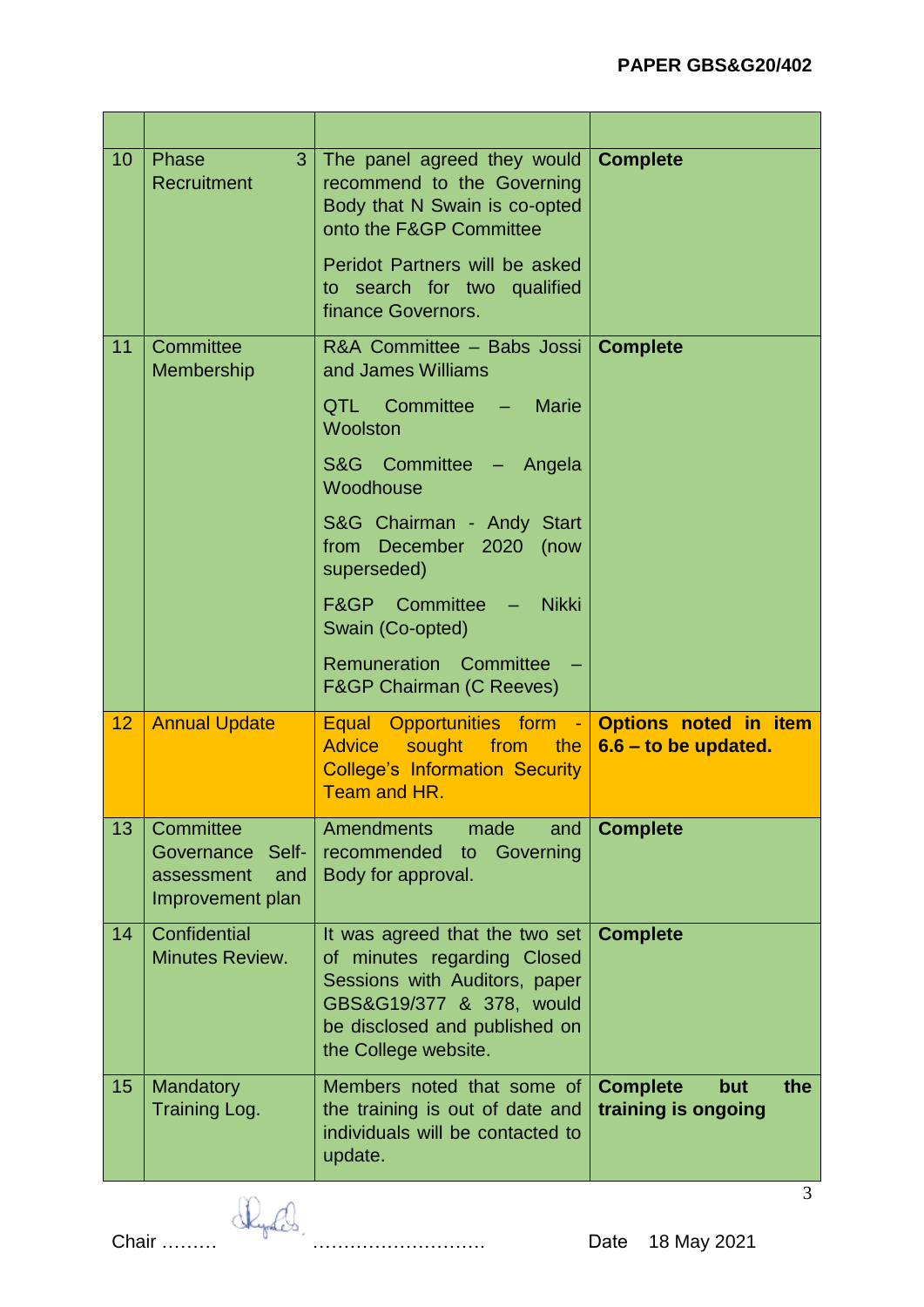| 16 | <b>GIV visits.</b>       | agreed that   Complete<br><b>Members</b><br>Governors can remain in touch<br>with the College even during<br>closure and encouraged Link<br>Governors to contact and<br>speak to their respective<br>areas. |                                  |
|----|--------------------------|-------------------------------------------------------------------------------------------------------------------------------------------------------------------------------------------------------------|----------------------------------|
| 17 | Recruitment              | Members agreed to re-visit the   Item 6.1 - Complete<br>Board membership at the next<br>meeting.                                                                                                            |                                  |
| 18 | <b>Skills Audit form</b> | They agree the Skills Audit<br>paper GBS&G20/386<br>form,<br>needs to be reviewed in line<br>with the required skills, to be<br>agreed.                                                                     | Item 6.6<br>to<br>be<br>updated. |

All the completed actions can be removed.

# **5 Clerk's Update**

Members discussed Paper GBS&G20/392 and supporting papers.

### **6 Search Items**

6.1 Recruitment Update

Members noted that David Gagie and Christine Locke have joined the Governing Body.

### 6.2 Committee Update

Members considered the current membership and terms of each Committee and agreed to recommend the following additional members:

F&GP Committee – It was noted that Alison Currie will become Chair from the March meeting and has undertaken a handover from the current Chair who will then leave the Committee. David Gagie will be asked to join the Committee.

The current co-opted members of the Committee are reaching the end of their one year term N Davies – May 2021; N Swain – July 2021. Members discussed whether the co-opted members of the Committee should be invited to extend for another year and agreed to consider again at the next meeting. The new Chair of F&GP may then have formed a view about the need to retain the co-opted members given the immediate issue about lack of accountancy qualifications amongst the Committee membership had been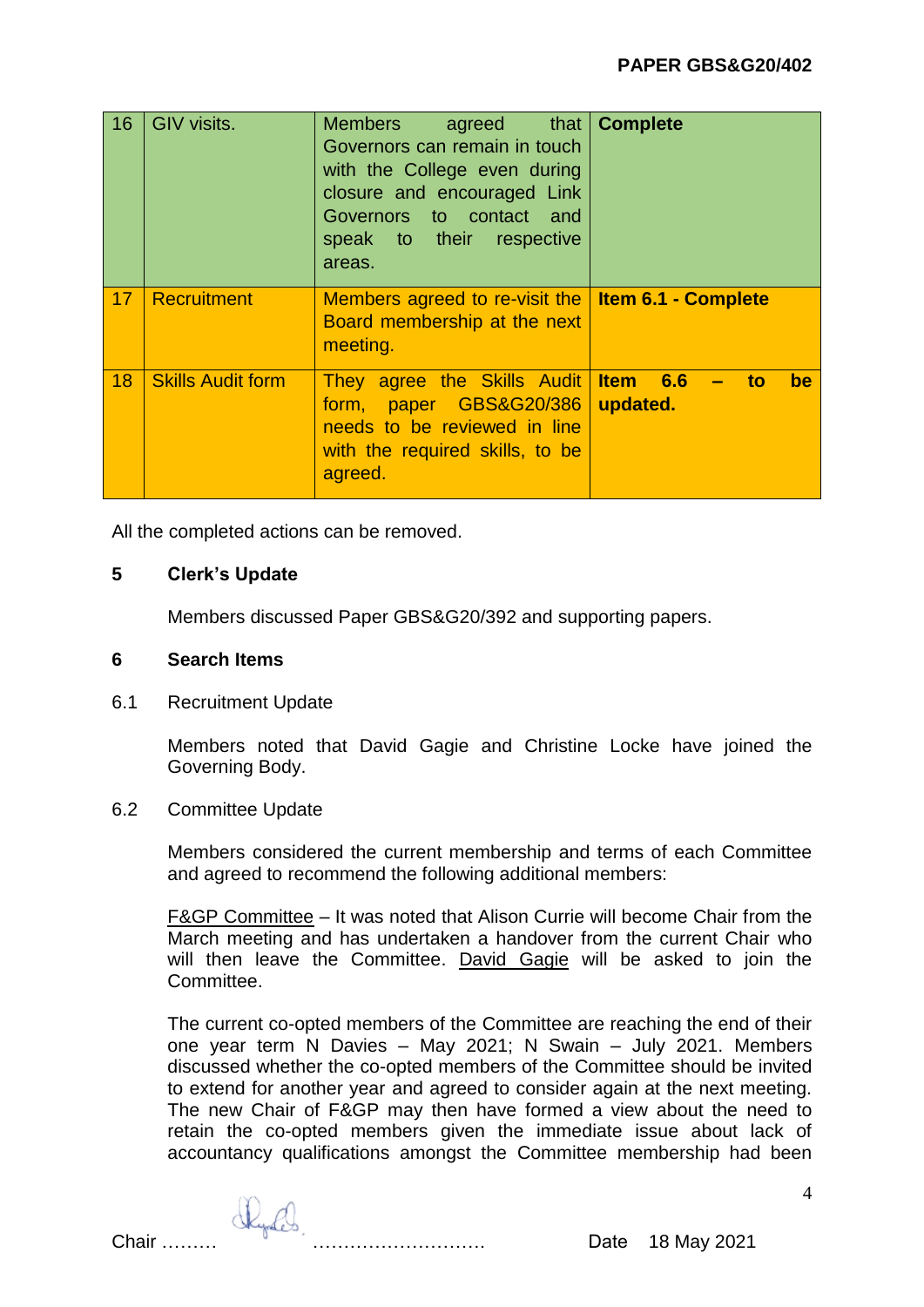resolved. Members noted the current Committee Chair's support for the coopted members to be invited to do another year. Members also noted that C Reeves leaving the Committee and M Blanning also leaving at the end of the year, it might be valuable to retain N Davies to provide some stability to the Committee and the new members time and space to settle.

# **Action: S&G May 2021**

QTL Committee – Ed Sallis to become Chair when M Blanning leaves the Board. Marie Woolston has agreed to be the Deputy. Members agreed to ask Claire Richardson, David Gagie and Christine Locke to consider joining the Committee. They also noted the interest of the Staff Governor in this Committee but felt it could be a difficult for her to be fully comfortable due to the remit of the Committee.

Members agreed to **recommend** these membership changes to the Governing Body but with the option to monitor and amend as the Committee settles.

# **Action: Chair**

Members noted M Blanning would complete his term at the end of 2021 and discussed whether to consider inviting him to continue for a third term noting his excellent commitment and contributions and how he has enabled other Governors to grow into role. On balance, however, the Committee felt there were no exceptional reasons to go against the strongly worded advice in the Charity Commissions and AoC materials against a third, four year term. Instead they recognised the vital role he would play in this his last year in handing over to his successors as the new Board fully settled in.

### **Action: MC to speak to MB**

S&G Committee - A Woodhouse has agreed to become Chair in the next academic year 2021/22 and shadow the current Chair for the remainder of this year. This still leaves a vacancy and members discussed asking C Reeves to join. M Cook agreed to speak to C Reeves. It was noted that C Locke's skills in EDI would also be an asset to this Committee in its search function. They will keep this under review.

# **Action: M Cook to speak to CRv**

R&A Committee – members agreed the current membership would remain, noting that J Williams has not been able to attend due to work commitments. They discussed succession planning for the Chair (2023).

Remuneration Committee – A Currie will join the Committee in her capacity as F&GP Chair. There will be a vacancies in 2021/22 as M Blanning and A Start leave the Board. It was suggested that A Woodhouse join this Committee in 2021/22 and this will be **recommended** to the Governing Body.

**Action: Chair**

Chair ……… ………………………. Date 18 May 2021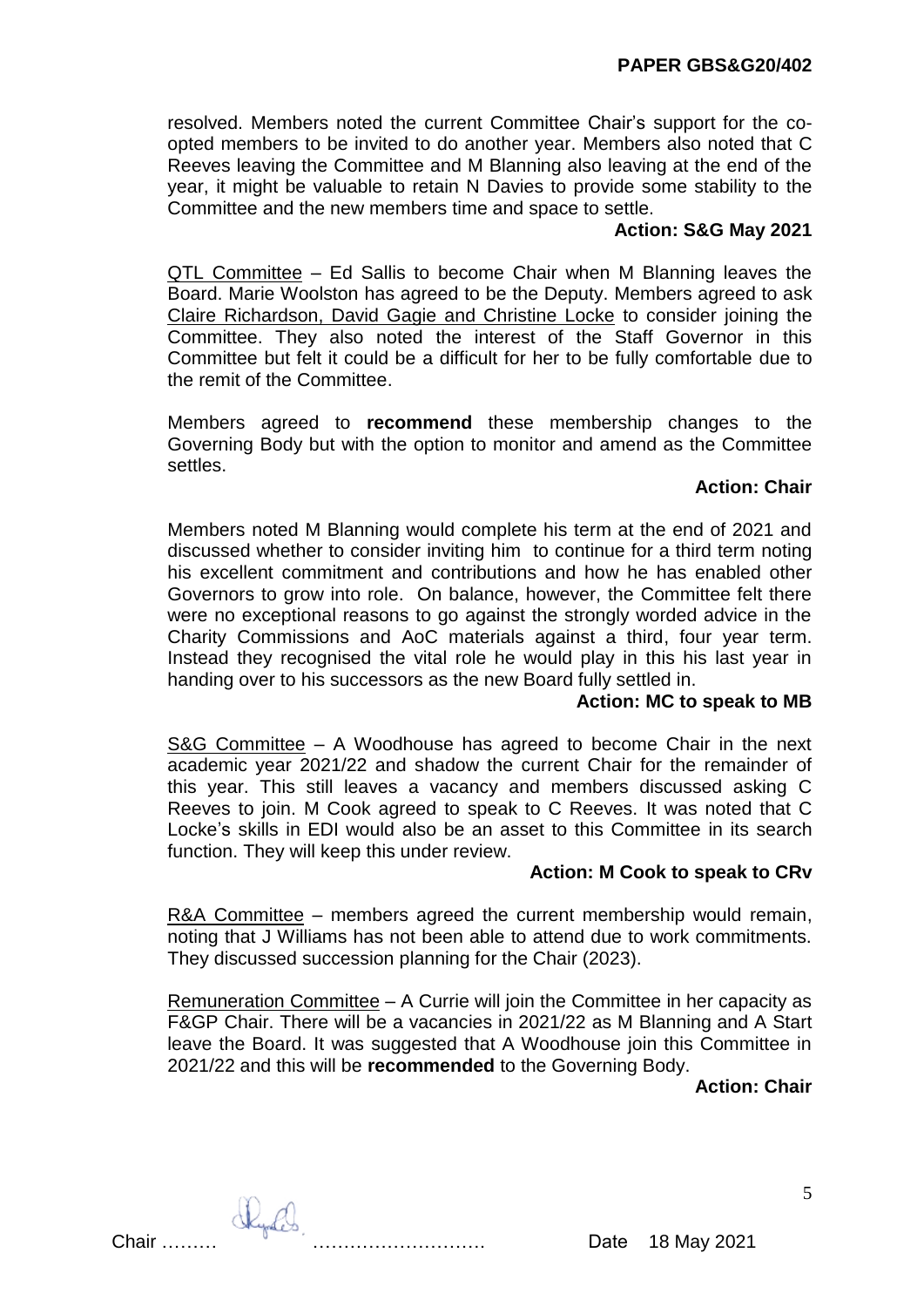It was noted that the M Blanning is both Vice Chair to the Board and Chair of the Remuneration Committee and therefore succession to both posts this will need to be addressed in the future.

# **Action: S&G May 2021**

Members noted for future discussion the possibility of deputies on all Committees to shape succession planning.

# **Action: S&G May 2021**

6.3 Link Governors / Governors with special responsibilities.

Members considered the current Link Governor and approved the following volunteers:

- J White Additional Learning Support and Foundation Education & ESOL
- B Jossi Student Engagement and Marketing
- D Gagie **Science & Animal Care**
- A Orhiere Hair, Beauty, Hospitality (later in 2021)
- A Woodhouse Sport, Lifestyle, Public Services & Tourism

All the above will be contacted and asked to contact the area Director to initially meet and discuss the link. They will all be sent the guidance and given the opportunity to speak with M Blanning/E Sallis to gain advice.

# **Action: Clerk**

Members also discussed Mentoring and **agreed** the guidance. They agreed mentors are appointed for only 12 months so some mentors can now be removed from the list.

# **Action: Clerk**

The following mentors were agreed:

D Gagie – Ed Sallis

C Locke – the Chair of the Committee on which she joins.

### **Action: MC to inform**

Members also discussed the importance of having two student Governors and two staff Governors on the Board. J White is in the process of recruiting a second student Governor. It was agreed a second staff Governor election will be held.

# **Action: Clerk**

6.4 Upcoming Vacancies:

C Reeves – end of first term - 28 March 2021 – members agreed to **recommend** a further four year term of office.

Chair ……… ………………………. Date 18 May 2021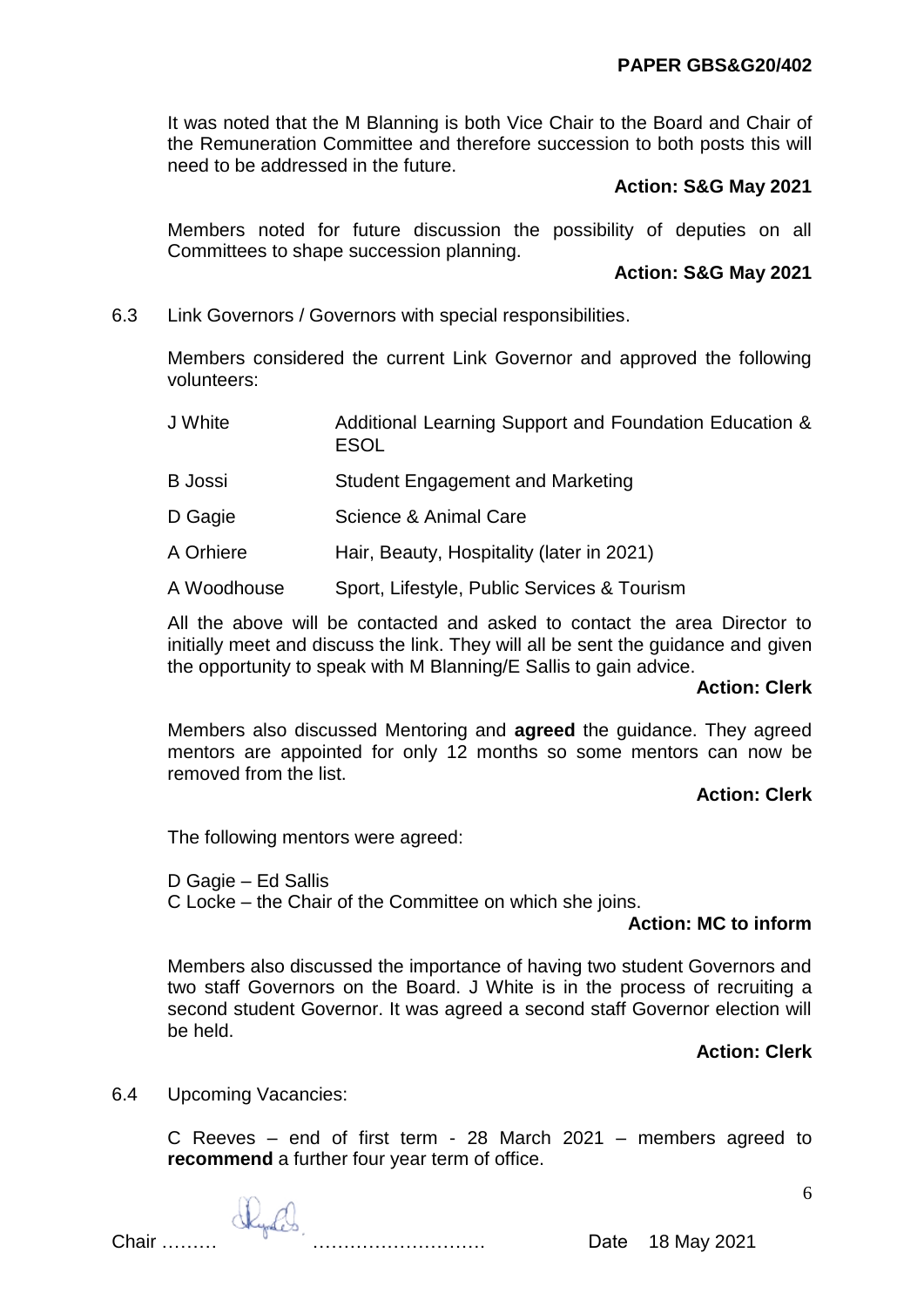# **Action: Chair**

A Start – agreed leaving date July 2021 – to be discusses at the next S&G Committee.

M Blanning – end of third term - 18 December 2021. The Committee agreed to consider succession planning for Vice Chair and Remuneration Committee Chair at the next S&G Committee.

# **Action: S&G May 2021**

## 6.5 Skills Audit

Members noted that at the last meeting they had agreed the process of recording skills needed to be reviewed. They felt it was fit for the current purpose but agreed to consider this again at the next meeting.

## **Action: S&G May 2021**

## 6.6 Equal Opportunities data

Members discussed the current EO form and its use. They agreed this need to be reviewed and noted the update from the Clerk and Security Information officer. They agreed the form should continue to be used and collected at appointment but the title changed to Equality, Diversity & Inclusion. The data will continue to be collected and stored securely by the Clerk.

# **Action: Clerk**

# **7 Governance Issues**

7.1 Term of Office Review – members noted the amendments and **agreed** the new Terms for **recommendation** to the Governing Body with the addition of wording to describe the S&G Chair as *'Senior Independent Governor', using the Senior Independent Director role in the private sector as an analogue.*

### **Action: Chair**

7.2 Third Year Evaluation & Re-appointment – members noted the content of the evaluation and re-appointment form. They **agreed** to **recommend** Chris Reeves for a second four year term of office.

# **Action: Chair**

7.3 Governor Development – members reviewed the proposal for changes to governor training and development.

A Woodhouse informed members of the process at her organisation and how she felt the Annual Strategic Away Day is good development.

Members agreed that the ETF eLearning modules were a useful tool as basic training and all Governors should complete the core modules on appointment, but bespoke face to face training should be tailored to the Board with sessions led by the member of College management with the expertise in the area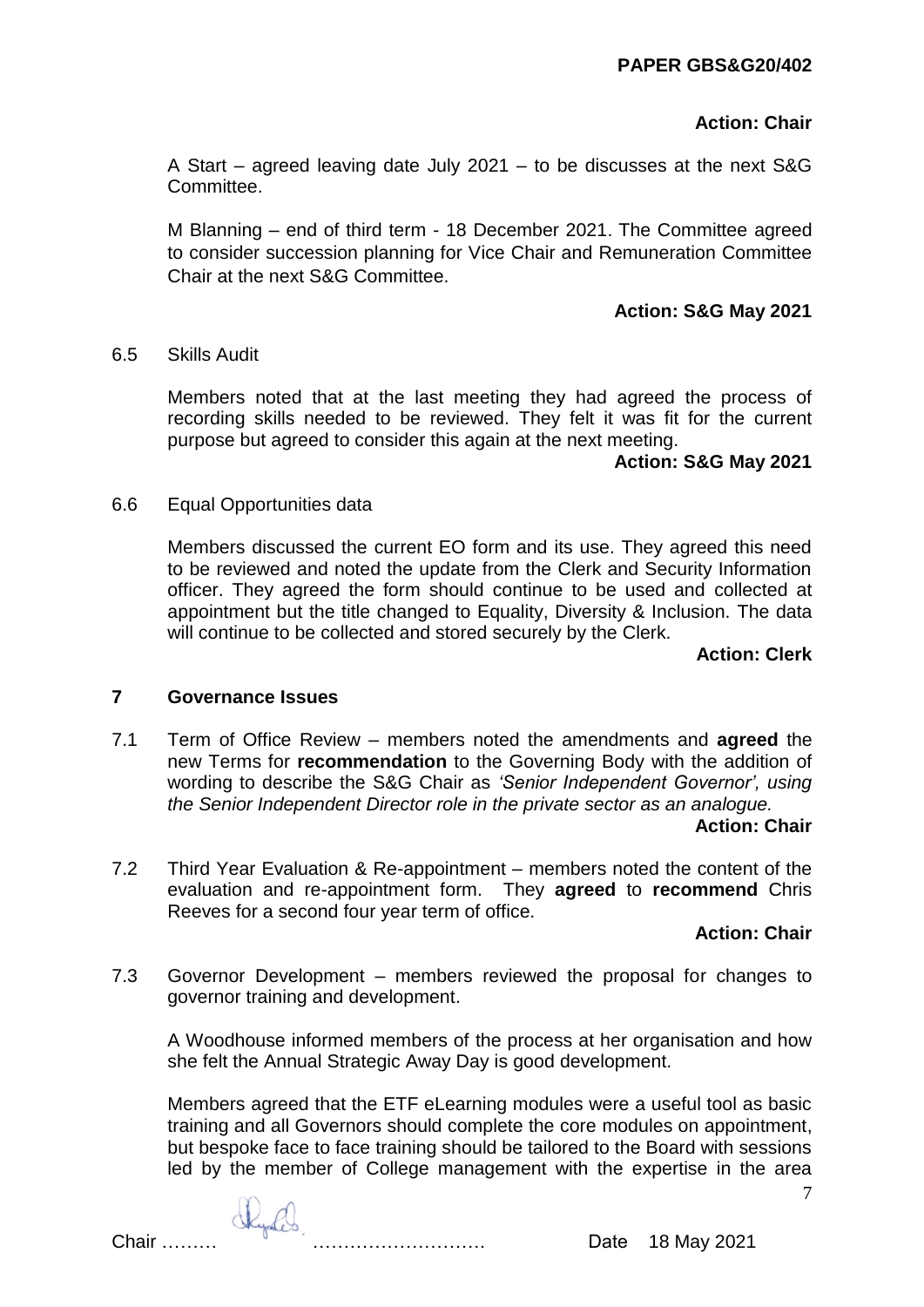such as Safeguarding and GDPR. It was agreed this would not commence until physical meetings are able to take place. It was agreed this model would be worked up between the Clerk, A Woodhouse and C Hare.

## **Action: Clerk/AW/CH**

7.4 Chair Evaluation/appraisal/feedback – members discussed the options and proposed that the Chair of S&G Committee would speak to all Governors, Clerk and Executive re the Governing Body Chair and summarise feedback in discussion with him. It was agreed this would be considered and a decision made at the next meeting as to the exact timing and whether it was to be an annual event. It was noted that the Chair had agreed not to press for remuneration in taking up the role. Despite that option being in train, and that too much of a formal appraisal process seemed inappropriate for an unpaid voluntary role.

# **Action: Chair/S&G May 2021**

The GB Chair stated he was happy with any process agreed by the Committee but added that he will continue to expect feedback anyway in his meetings and discussions with individual Governors.

7.5 Governance MKCTS – it was proposed that the Training Services would present their Commercial Strategy and Budget to the Governing Body at the July meeting annually but the Principal noted that the Strategy would be better seen in March. The decision was deferred until S Cook can discuss with the MKCTS MD. It was agreed the Governing Body need to receive the strategy and budget together with time to consider before the final Group budget is presented in July.

### **Action: S Cook**

# **8 College Risk Register**

Risk 32 – Failure of effective Governance – current Risk Priority low - The Clerk had updated the Risk Register on behalf of the Committee, presented in paper GBS&G20/401.

It was agreed this is not a strategic risk and no concerns were raised or amendments required. The Clerk will continue to update and raise at each meeting.

# **9 Governor Improvement Plan (GIP)**

Members recognised their responsibility to monitor the GIP on behalf of the Governing Body and reviewed the improvements noted.

Members agreed the improvements were ongoing:

9.1 Mission & Strategy - these will be addressed at the Strategic Away Day.